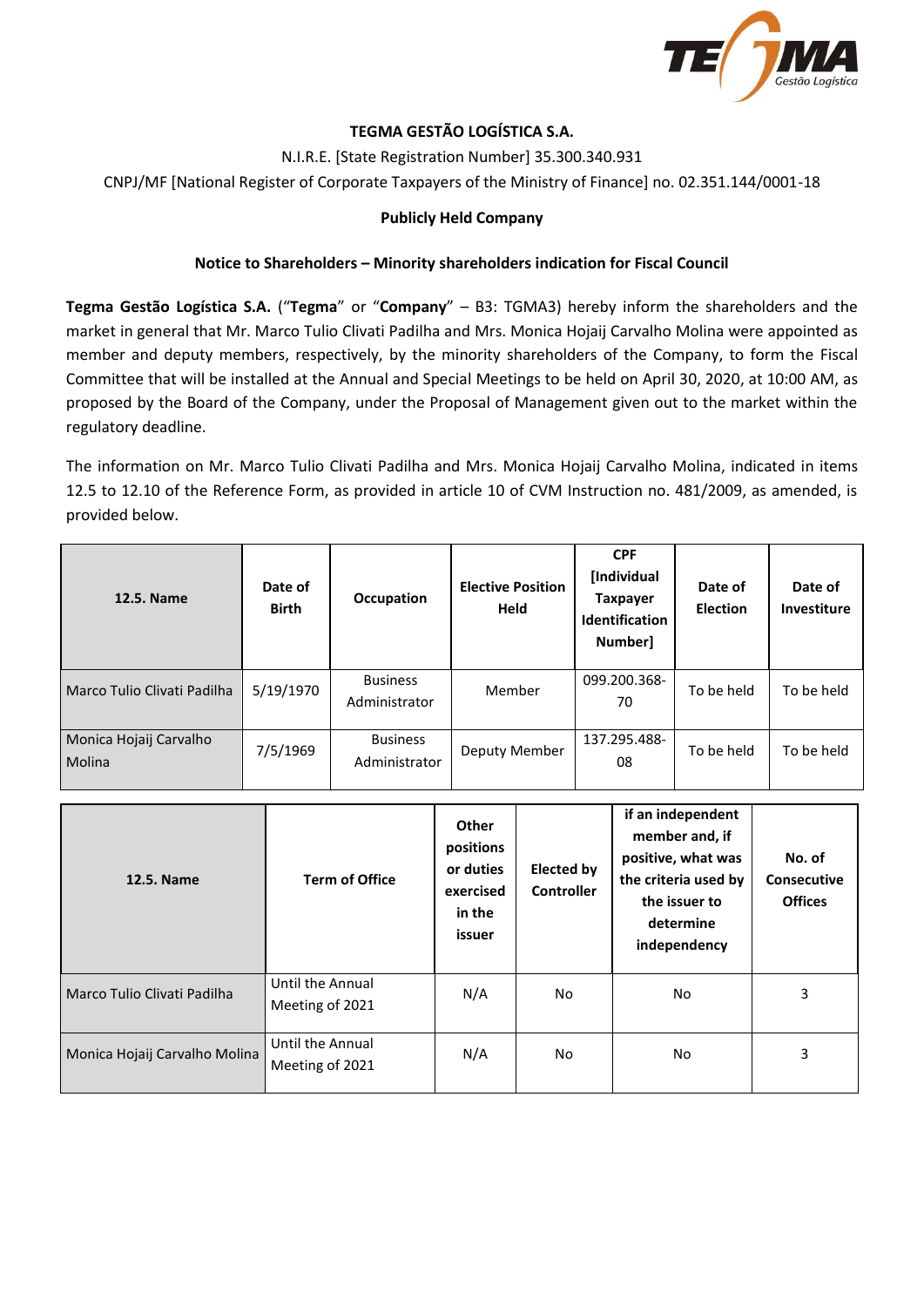

| <b>12.5. Name</b>             | Main professional experiences during the last 5 years, indicating: (i) name and branch<br>of industry of the company; (ii) position; (iii) if the company makes part of (a) the<br>issuer's economic group or (b) is controlled by a shareholder of the issuer holding a<br>direct or indirect share equal to or higher than 5% of the same class or type of<br>security of the issuer                                                                                                                                                                                                                                                                                                                                                                                                                                                                                                                                                                                                                                                                      |
|-------------------------------|-------------------------------------------------------------------------------------------------------------------------------------------------------------------------------------------------------------------------------------------------------------------------------------------------------------------------------------------------------------------------------------------------------------------------------------------------------------------------------------------------------------------------------------------------------------------------------------------------------------------------------------------------------------------------------------------------------------------------------------------------------------------------------------------------------------------------------------------------------------------------------------------------------------------------------------------------------------------------------------------------------------------------------------------------------------|
| Marco Tulio Clivati Padilha   | Graduated in Business Administration from EAESP - FGV (Fundação Getúlio Vargas),<br>with an MBA in Finance from Insper, master in Business Administration from EAESP -<br>FGV (Fundação Getúlio Vargas) and a doctoral student at the same school.<br>Career started in audit at PWC (12/1989 to 04/1992), passing through financial<br>institutions (Controllership at Citibank between 05/1992 and 10/1997, Controllership<br>and Structuring of Treasury Products at ABN Amro Bank between 11/1997 and<br>02/1999). Then, he worked for companies as Financial Director at Telefonica (between<br>03/1999 and 04/2008) and at BM&FBovespa (from 09/2008 to 01/2014). He served as<br>CFO at Boa Vista SCPC for two and a half years until August 2018.<br>Currently, he works as a professor of Finance and Accounting in undergraduate and<br>graduate courses in Business Administration at FGV and FAAP, coordinator of the<br>International Executive MBA course at Saint Paul Escola de Negócios, as well as an<br>associate and professor at IBGC. |
| Monica Hojaij Carvalho Molina | Managing partner of Condere, independent advisory firm specializing in mergers and<br>acquisitions. She was statutory investor relations officerfor companies such as Datasul,<br>Bematech and CSU CardSystem between 2006 and 2013. She has also worked in large<br>corporations, including Louis Dreyfus, Claro and Whirlpool. With double certification by<br>IBGC, she is a business administrator by FEA-USP, with a postgraduate degree in<br>marketing.                                                                                                                                                                                                                                                                                                                                                                                                                                                                                                                                                                                              |

| 12.5. Name                    | Management Positions held in other companies or third-sector organizations |  |  |
|-------------------------------|----------------------------------------------------------------------------|--|--|
| Marco Tulio Clivati Padilha   | N/A                                                                        |  |  |
| Monica Hojaij Carvalho Molina | N/A                                                                        |  |  |

| <b>12.5 Name</b>              | Events occurred within the last 5 years: (i) any criminal conviction; (ii) any conviction<br>in administrative lawsuit of CVM and penalties applied; (iii) any unappealable<br>judgment (judicial or administrative spheres)                         |
|-------------------------------|------------------------------------------------------------------------------------------------------------------------------------------------------------------------------------------------------------------------------------------------------|
| Marco Tulio Clivati Padilha   | No criminal conviction, no conviction in administrative lawsuit of CVM or any<br>unappealable judgment, in judicial or administrative spheres, which has made him<br>suspended or unable to practice a professional or business activity whatsoever. |
| Monica Hojaij Carvalho Molina | No criminal conviction, no conviction in administrative lawsuit of CVM or any<br>unappealable judgment, in judicial or administrative spheres, which has made him<br>suspended or unable to practice a professional or business activity whatsoever. |